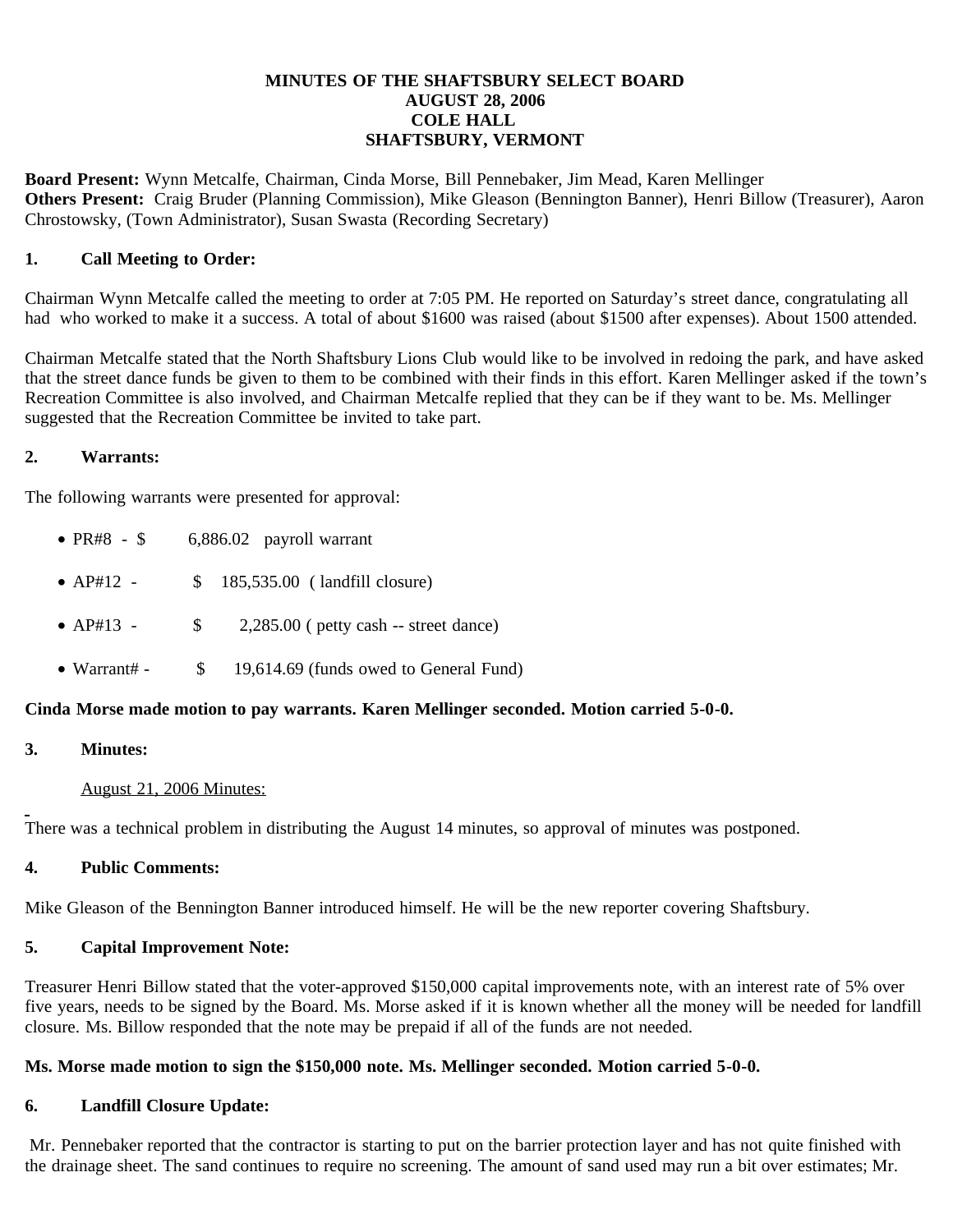Pennebaker will check on how Rifenburg is judging the thickness.

Chairman Metcalfe stated that Phil Harrington is concerned that more sand is going on the trucks than is being accounted for, and has come up with a way to measure and weigh a truckload in order to check the discrepancy. Mr. Pennebaker agreed that there is a significant discrepancy. 26 cubic yards per load would be the average weight based on what had been figured. Chairman Metcalfe said that he would have Mr. Harrington talk with Mr. Pennebaker about this.

Chairman Metcalfe asked if KAS has been at the landfill, and Mr. Pennebaker said that he saw their representative there when the membrane was being put on. Mr. Pennebaker believes that this process was done properly.

Ms. Mellinger asked about the last piece of money from the state, which was to have been \$39,700. Aaron Chrostowsky stated that the amount will actually be \$37,000, and that this is all that is available. The state had asked him for a tax exempt number and for a change in a few numbers on the balance sheet in order to approve the grant. He has made those changes and expects the funds to be processed shortly. No other municipality has requested the funds.

Chairman Metcalfe said that State Representative Alice Miller has expressed confusion about this amount because she had been sure that it was \$39,700. Mr. Chrostowsky replied that he can check with the state, but that they had indicated that they were happy to give the town all available funds.

Mr. Pennebaker noted that the northwest corner of the landfill had not been done quite right, and it turned out that the contractor had been dumping trench tailings there. Mr. Pennebaker had insisted that these be covered by the membrane, which was done.

# **7. Newsletter Discussion:**

Chairman Metcalfe stated that last year each Board member had written something about his or her own liaison list, and then given the information to Ms. Mellinger to prepare for the newsletter. He asked if it should be done that way again this year. Ms. Mellinger said that she thinks it is good to communicate with residents as fully as possible.

Ms. Morse suggested using the topics listed in the Power Point handout that had been prepared for town meeting. The newsletter can include an update of those topics, plus anything new and a few pictures from the sock hop. Mr. Chrostowsky will e-mail the Power Point document to everyone, and Ms. Mellinger will put the newsletter together. Chairman Metcalfe suggested that Board members send anything they want to include from their liaison lists to Ms. Mellinger by next Monday. **7. Other Business:**

Chairman Metcalfe reported that the Board has received a request from the Levin family to close part of Cleveland Avenue from 5:45 to 10:15 PM on September 23 for a 50th anniversary celebration. Ms. Levin said that all of the neighbors affected by the street closure would be at the event. Ms. Morse asked if this would set a problematic precedent. Chairman Metcalfe said that he thinks it is probably correct that all of the Cleveland Avenue residents affected would be in attendance, and noted that the street would be open at each end.

It was decided that Ms. Levin should go door to door and hand out written notice of the closing, and that notification should be done this week so that the Board can hear of any objections. There was a discussion of barricades to block off that section of the street. Chairman Metcalfe will call Ms. Levin.

Mr. Pennebaker introduced Craig Bruder of the town Planning Commission to discuss the solid waste zoning amendment. Mr. Bruder asked if Board members had received the memo sent out on the amendment, and they replied that they had not, so he made copies and distributed them. He explained that the interim bylaw expires next year, and in preparation the Planning Commission has come up with a rough draft for a solid waste amendment and now seeks input from the Select Board before the "legalese" is added.

Ms. Morse asked where the numbers on setback, building size, and so forth had come from, and Mr. Bruder replied that they had tried to follow the town zoning ordinance numbers where these seemed appropriate. Zoning documents from other municipalities had also been consulted. He said that Mr. Pennebaker had made the Planning Commission aware that if the amendment is too restrictive, it could cause problems with the state. They had also used some of what was learned from the recent TAM proceedings.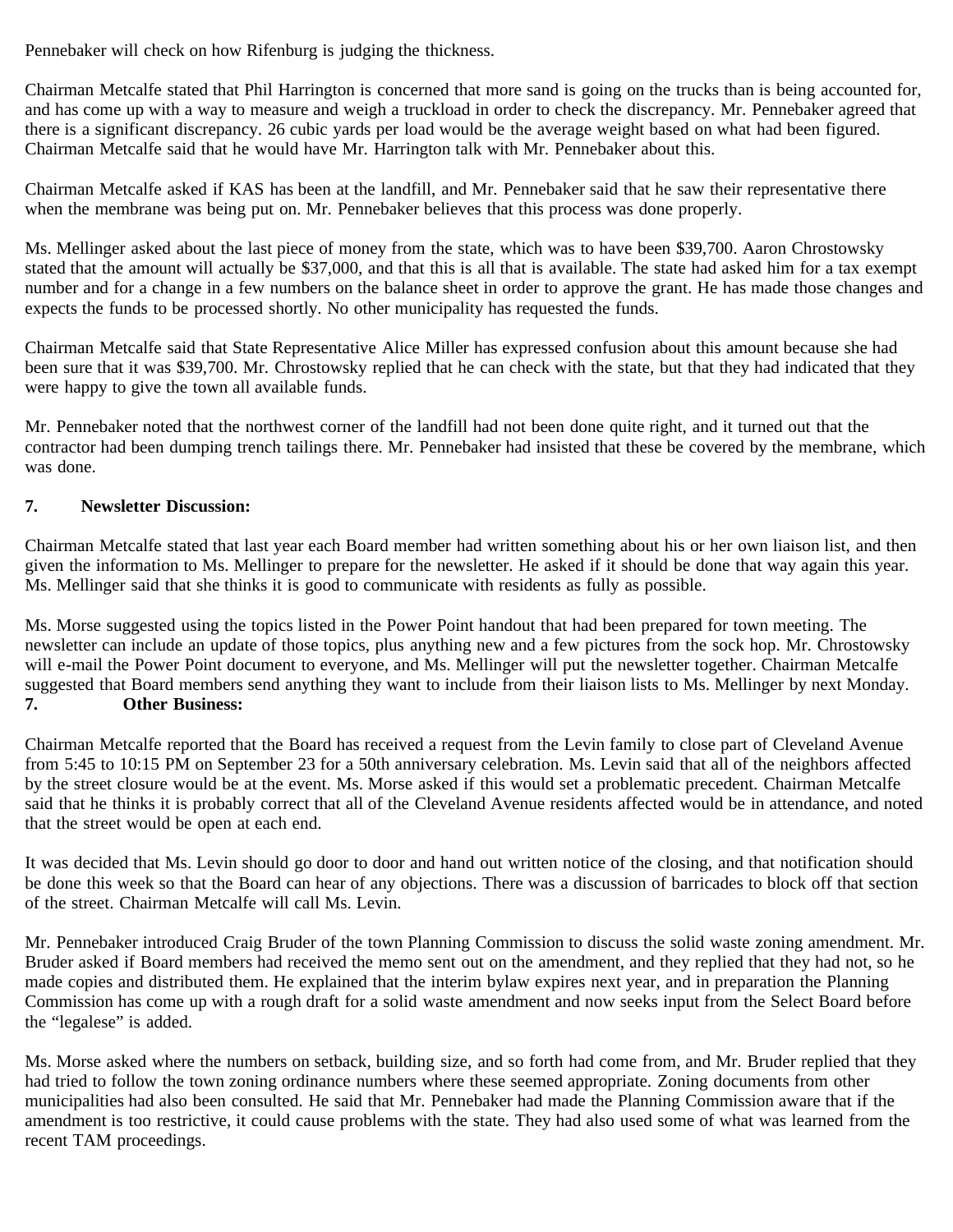Ms. Morse asked if the amendment is consistent with what had been approved for TAM, and Mr. Bruder noted that the current TAM site would not fit what they would zone for in the future. Some of the things from that facility have been incorporated into this document.

Board members noted the lack of specifics for performance standards and in some other areas. Mr. Bruder agreed that some of the performance standards will need to be quantified, but that the Planning Commission likes the "sensibilities of the average person" definition of adverse impacts, and had taken this from Rockingham's solid waste zoning. They are trying to find a balance between strict definition and allowing leeway.

Ms. Morse noted that adverse impact may mean one thing to one person and one thing to another, and that zoning needs to be more black and white. Mr. Pennebaker said that they are hoping to get more specific information, but that this had seemed like a place to start. Chairman Metcalfe suggested taking the draft to the Development Review Board, since they will be the ones enforcing it. There was a discussion of required site size with Mr. Pennebaker pointing out that it is irrelevant if all parcels of this size are already owned. Ownership may be transferred.

Mr. Pennebaker asked how the zoning amendment will be approved, and Chairman Metcalfe replied that it can be approved by the Select Board under Chapter 117, which provides specific procedures to be followed. The Board thanked Mr. Bruder for attending.

Ms. Mellinger reported that she and Mr. Chrostowsky had met with the state representative on the sidewalk grant, who had agreed that Mr. Chrostowsky will be project manager. A contract will be signed at the next Board meeting. In the meantime, an archeologist must be hired to sign off on the corner of the cemetery where the sidewalk will go. There was a discussion of other matters involved in the sidewalk grant, and Chairman Metcalfe asked Mr. Chrostowsky to bring a checklist and timeline for the project to the next meeting.

Ms. Mellinger said that she had received a call from Donald Peters concerning speeders on his road. The speed machine will be taken up there the day after tomorrow.

Ms. Morse reported that the Economic Development Committee had met last week. Production of an updated informational brochure on the town has been postponed because of a problem with the company that was producing it. The Committee is preparing a survey for residents to get more information on attitudes and issues concerning sewers. In September the Committee will resume the process of meeting with Shaftsbury businesses in order to get to know them and their plans and issues.

Ms. Mellinger expressed concern over notifying residents that the state will be involved in sewer changes beginning next July. Ms. Morse stated that the Committee wants to get more information on sewer-related issues before addressing any changes that will happen. To say something now seems premature. Ms. Mellinger thought it would be good to get basic information out, and Ms. Morse said that perhaps that information could be put at the beginning or end of the new survey.

Mr. Mead reported that he had met with Mr. Daniels concerning tree removal in Shaftsbury Hollow. The tree warden does not want to take down one of the designated trees, and Mr. Daniels thinks that leaving it up will make the road narrower. Chairman Metcalfe asked that Mr. Chrostowsky, Mr. Daniels, and the tree warden go out there right away and reach a decision, because the tree cutting needs to be put out to bid right away.

Mr. Mead stated that Mr. Daniels had tried to snake the clogged pipe on the Vachon property, and that the rotary snake had broken off in the pipe. Mr. Daniels believes this is because it ran into roots. He is looking into getting a small excavator to dig up the pipe, because the town's large excavator would make too big a mess. There was a discussion of whether it would be appropriate for the town to pay for the excavator if the pipe is clogged with gravel, and the Vachon to pay if it is clogged by roots. Mr. Pennebaker noted that it may be some of both. Chairman Metcalfe stated that he will accompany Mr. Daniels to meet with the Vachon and figure out a deal.

Chairman Metcalfe stated that he would like to schedule an update on Pay As You Throw for the next meeting. He has heard that some people are not being checked for stickers. Ms. Morse would like to schedule a follow-up discussion of disability insurance.

Mr. Chrostowsky gave an update of completed and current road work. He stated that town Attorney Rob Woolmington would like to meet with Board members who will be going with him to meet with the state concerning the landfill violation.